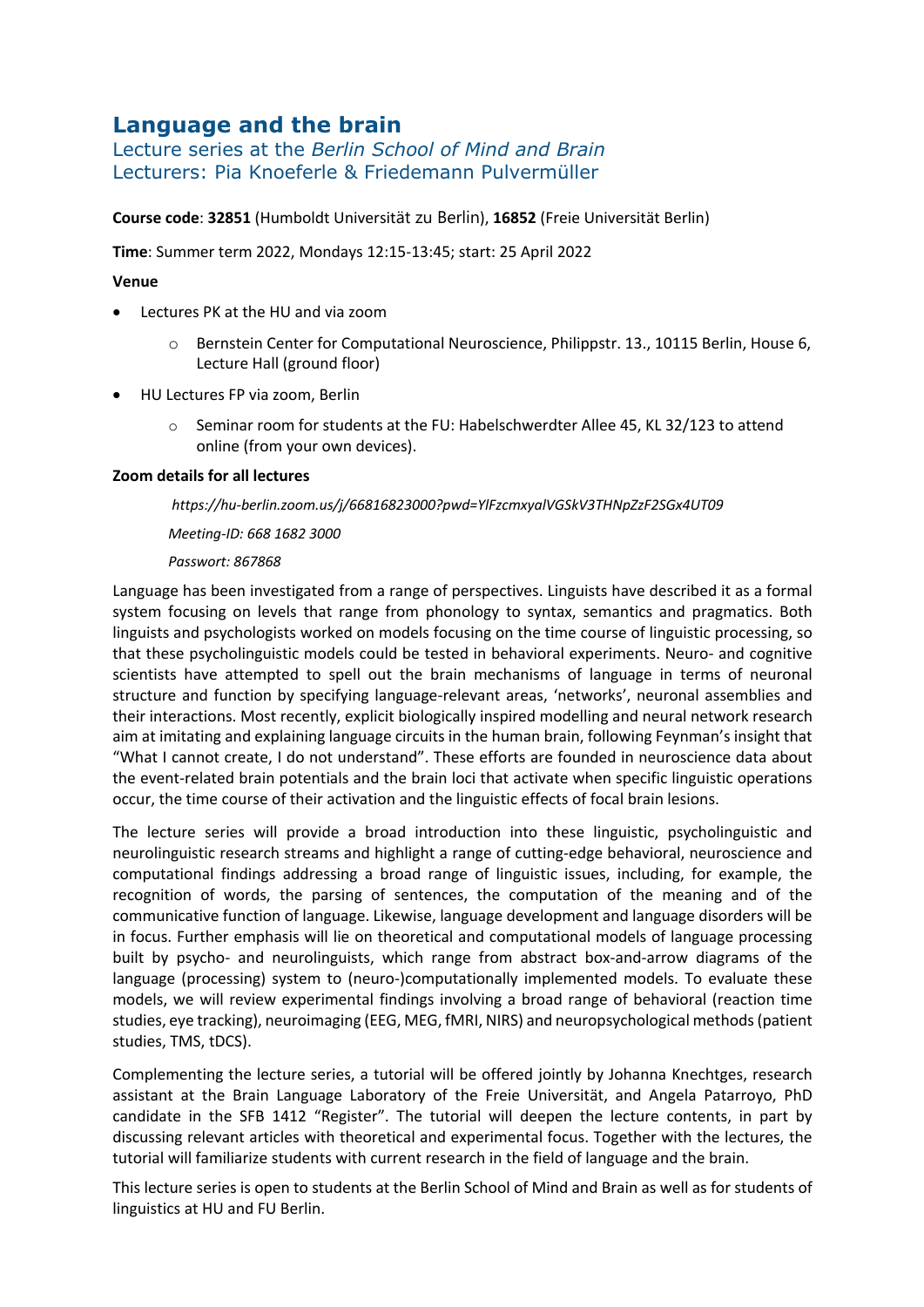## **Readings (course preparation):**

Knoeferle, P., & Guerra, E. (2016). Visually situated language comprehension*. Linguistics and Language Compass*, 10(2), 66–82. doi: 10.1111/lnc3.12177

Knoeferle, P. (2021). Grounding language processing: The added value of specifying linguistic/compositional representations and processes. *Journal of Cognition*, 4, 1-14, doi: 10.5334/joc.155.

Pulvermüller, F. (2018). Neural reuse of action perception circuits for language, concepts and communication. *Progress in Neurobiology*, 160, 1-44. doi: 10.1016/j.pneurobio.2017.07.001

Pulvermüller, F., Tomasello, R., Henningsen-Schomers, M. R., & Wennekers, T. (2021). Biological constraints on neural network models of cognitive function. *Nature Reviews Neuroscience*, 22(8), 488-502. doi: 10.1038/s41583-021-00473-5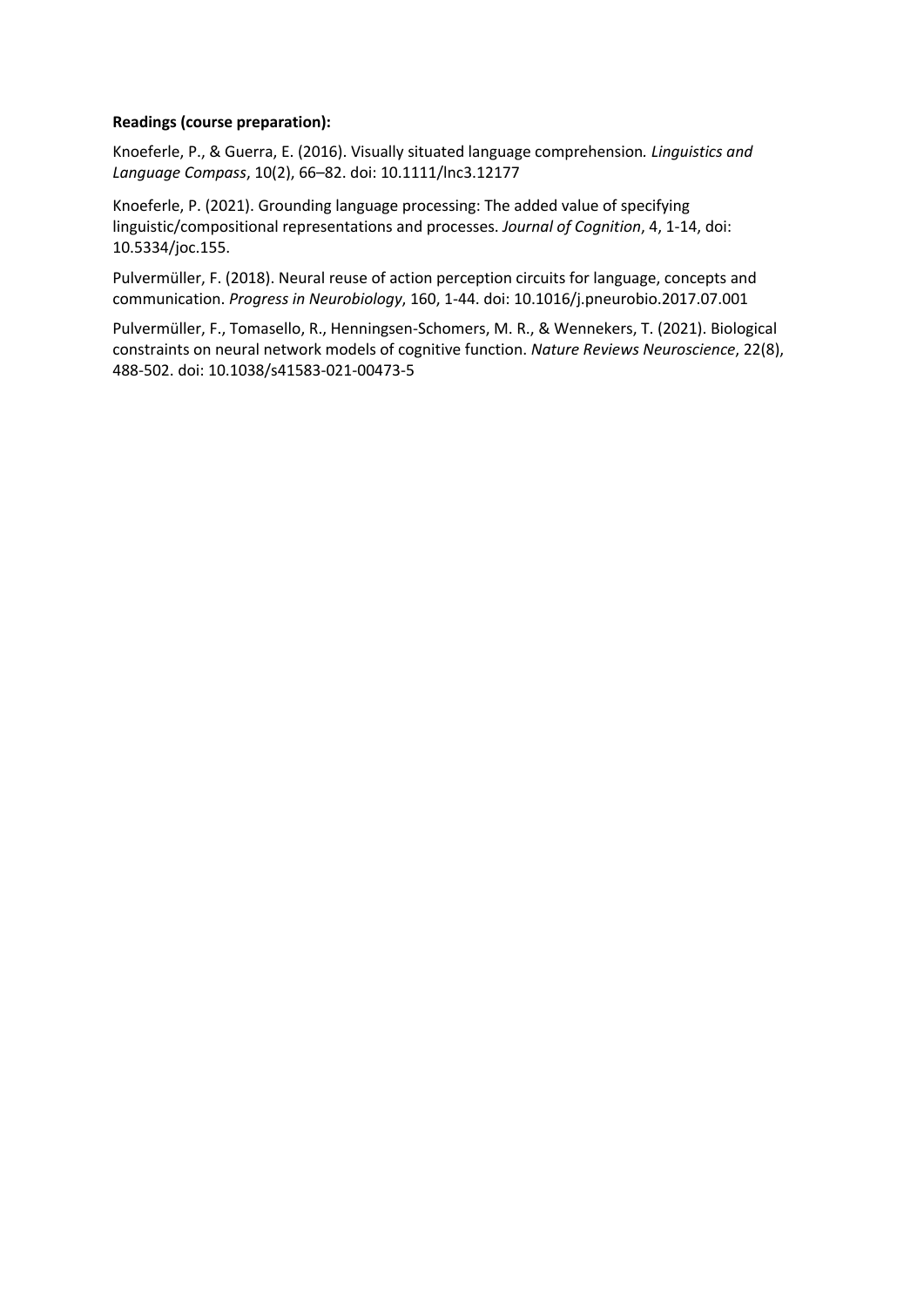# **Lecture Series "Language and the Brain"**

# **Berlin School of Mind and Brain, Summer Term 2022**

# Lecturers: Pia Knoeferle (PK) & Friedemann Pulvermüller (FP)

Please note: References highlighted by an asterisk (\*) are required readings and form, together with the content of the lectures, the basis of the final exam. Additional recommendations for readings are given for interested participants.

# 01. PK Developing knowledge and processing 25.04

\*Traxler, M. J. (2012). Speech Production and Comprehension. In: Introduction to Psycholinguistics: Understanding Language Science (First, pp. 37–78). Blackwell Publishing Ltd.

Knoeferle, P. (2015). Visually situated language comprehension in children and in adults. In: Mishra, R. K., Srinivasan, N., & Huettig, F. (Eds.). Attention and Vision in Language Processing (Springer Language and Cognition series) (pp. 57-75). New Delhi: Springer. doi:10.1007/978- 81-322-2443-3

# 02. FP From Brain Structure to Linguistic Function 02.05

\*Pulvermuller, F. (2002). The neuroscience of language: on brain circuits of words and serial order (pp. 9–32). Cambridge University Press, Chapters 2 and 3.

Schomers, M. R., Garagnani, M., & Pulvermüller, F. (2017). Neurocomputational consequences of evolutionary connectivity changes in perisylvian language cortex. *Journal of Neuroscience*, 2693-16. doi:10.1523/JNEUROSCI.2693-16.2017

(in depth: Pulvermüller, F. (2018). Neural reuse of action perception circuits for language, concepts and communication. *Progress in Neurobiology*, 160, 1-44: Sections 1 & 2. doi: 10.1016/j.pneurobio.2017.07.001)

## 03. FP Meaning in mind and brain measure of the 09.05

\* Pulvermüller, F. (2013). How neurons make meaning: Brain mechanisms for embodied and abstract-symbolic semantics. *Trends in Cognitive Sciences*, 17(9), 458-470. doi: 10.1016/j.tics.2013.06.004

Grisoni, L., Tomasello, R., & Pulvermüller, F. (2021). Correlated Brain Indexes of Semantic Prediction and Prediction Error: Brain Localization and Category Specificity. *Cereb Cortex*, 31(3), 1553-1568. doi: 10.1093/cercor/bhaa308

(in depth: Pulvermüller, F. (2018). Neural reuse of action perception circuits for language, concepts and communication. *Progress in Neurobiology*, 160, 1-44, Section 3.2. doi: 10.1016/j.pneurobio.2017.07.001)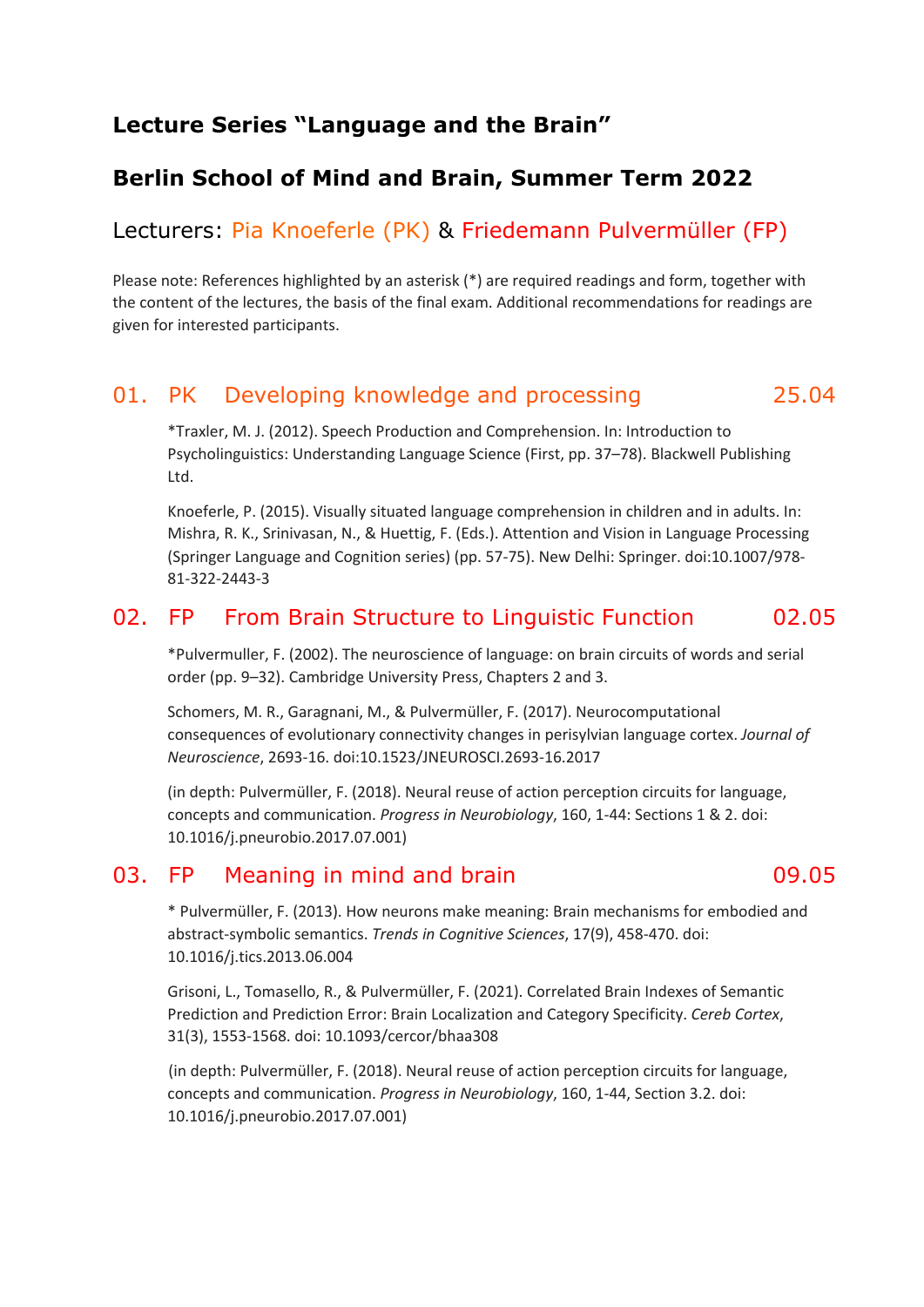# 04. FP Speech Acts and Communication 16.05

\*Tomasello, R., Kim, C., Dreyer, F. R., Grisoni, L., & Pulvermüller, F. (2019). Neurophysiological evidence for rapid processing of verbal and gestural information in understanding communicative actions. *Scientific Reports*, 9(1), 16285. doi:10.1038/s41598- 019-52158-w

Hagoort, P., & Levinson, S. C. (2014). Neuropragmatics. In M. S. Gazzaniga (Ed.), The cognitive neurosciences (pp. 667-674). Boston, MA: MIT Press.

## 05. FP Language Breakdown and Therapy 23.05

\*Blumstein, S. E. (2016). Psycholinguistic approaches to the study of syndromes and symptoms of aphasia. In G. Hickok & S. L. Small (Eds.), Neurobiology of language (pp. 923- 933). Amsterdam: Elsevier.

Pulvermüller, F., Mohr, B., & Taub, E. (2016). Constraint-induced aphasia therapy: A neuroscience-centered translational method. In G. Hickok & S. L. Small (Eds.), Neurobiology of language (pp. 1025-1034). Amsterdam: Elsevier.

# 06. FP Brain Constrained Neural Language Modelling 30.05

\* Pulvermüller, F., Tomasello, R., Henningsen-Schomers, M. R., & Wennekers, T. (2021). Biological constraints on neural network models of cognitive function. *Nature Reviews Neuroscience*, 22(8), 488-502. doi:10.1038/s41583-021-00473-5

Tomasello, R., Wennekers, T., Garagnani, M., & Pulvermüller, F. (2019). Visual cortex recruitment during language processing in blind individuals is explained by Hebbian learning. *Scientific Reports*, 9(1), 3579. doi:10.1038/s41598-019-39864-1

# 07. PK Methods: Eye-tracking and ERPs 13.06

Cooper, R. (1974). The Control of Eye Fixation by the Meaning of Spoken Language: A new methodology for the real-time investigation of speech perception, memory, and language processing. *Cognitive Psychology*, *6*, 84–107.

\*Pyykkönen-Klauck, Pirita, and Matthew W. Crocker. (2016). Attention and eye movement metrics in visual world eye tracking. In: P. Knoeferle, P. Pykkönnen-Klauck and M.W. Crocker (eds). Visually situated language comprehension. (pp. 67-82). Amsterdam: John Benjamins Publishing.

Ronderos, C.R., Münster, K., Guerra, E., Kreysa, H., Rodriguez, A., Kröger, J., Kluth, T., Burigo, M., Abashidze, D., Nunnemann, N., & Knoeferle, P. (2018). Eye Tracking during visuallysituated language comprehension: Flexibility and limitations in uncovering visual context effects. *Journal of Visualized Experiments*, *141, e57694*, doi:10.3791/57694

Kutas, M., & Federmeier, K. D. (2007). Event-related brain potential (ERP) studies of sentence processing. In: G. Gaskell (Ed.), *The Oxford Handbook of Psycholinguistics*. doi:10.1093/oxfordhb/9780198568971.013.0023